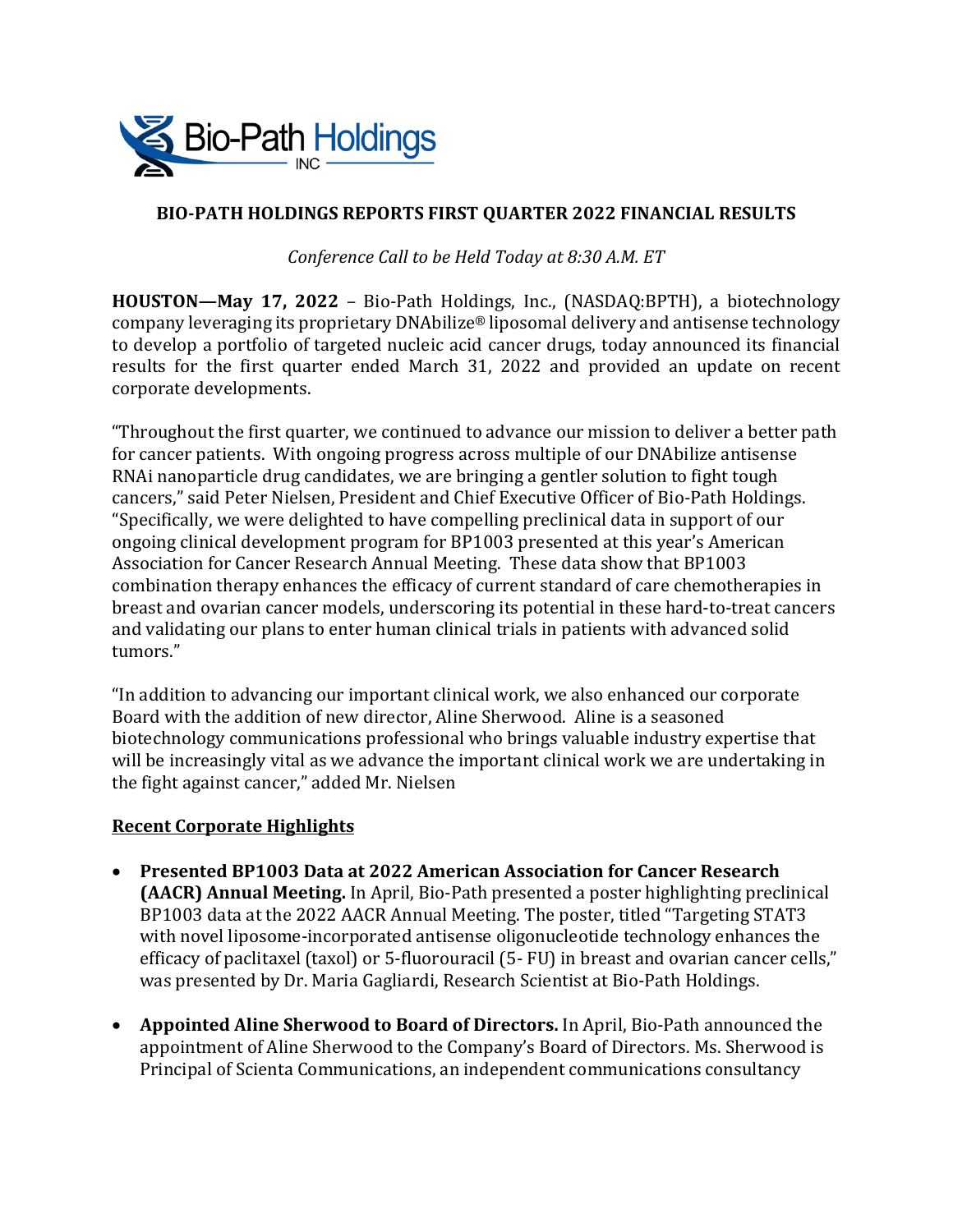providing strategic public relations and corporate communications counsel to life sciences companies.

# **Financial Results for the First Quarter Ended March 31, 2022**

- The Company reported a net loss of \$3.4 million, or \$0.47 per share, for the three months ended March 31, 2022, compared to a net loss of \$2.4 million, or \$0.43 per share, for the three months ended March 31, 2021.
- Research and development expense for the three months ended March 31, 2022 increased to \$2.1 million, compared to \$1.3 million for the three months ended March 31, 2021 primarily due to increased clinical trial expenses for startup costs related to our Phase 1 clinical trial of BP1002 in refractory/relapsed AML patients and timing of activities for our Phase 1 clinical trial of BP1002 in lymphoma.
- General and administrative expense for the three months ended March 31, 2022 increased to \$1.3 million, compared to \$1.2 million for the three months ended March 31, 2021 primarily due to increased stock-based compensation expense.
- As of March 31, 2022, the Company had cash of \$21.2 million**,** compared to \$23.8 million as of December 31, 2021. Net cash used in operating activities for the three months ended March 31, 2022 was \$2.5 million compared to \$1.6 million for the comparable period in 2021.

## **Conference Call and Webcast Information**

Bio-Path Holdings will host a conference call and webcast today at 8:30 a.m. ET to review these first quarter 2022 financial results and to provide a general update on the Company. To access the conference call please dial (844) 815-4963 (domestic) or (210) 229-8838 (international) and refer to the conference ID 9488426. A live audio webcast of the call and the archived webcast will be available in the Media section of the Company's website at [www.biopathholdings.com.](http://www.biopathholdings.com/)

# **About Bio-Path Holdings, Inc.**

Bio-Path is a biotechnology company developing DNAbilize®, a novel technology that has yielded a pipeline of RNAi nanoparticle drugs that can be administered with a simple intravenous transfusion. Bio-Path's lead product candidate, prexigebersen (BP1001, targeting the Grb2 protein), is in a Phase 2 study for blood cancers and BP1001-A, a drug product modification of prexigebersen, has been cleared by the FDA and Phase 1 studies in solid tumors will commence in 2022. The Company's second product BP1002, which targets the Bcl-2 protein, is being evaluated for the treatment of blood cancers and solid tumors, including lymphoma and acute myeloid leukemia. In addition, an IND is expected to be filed for BP1003, a novel liposome-incorporated STAT3 antisense oligodeoxynucleotide developed by Bio-Path as a specific inhibitor of STAT3, in 2022.